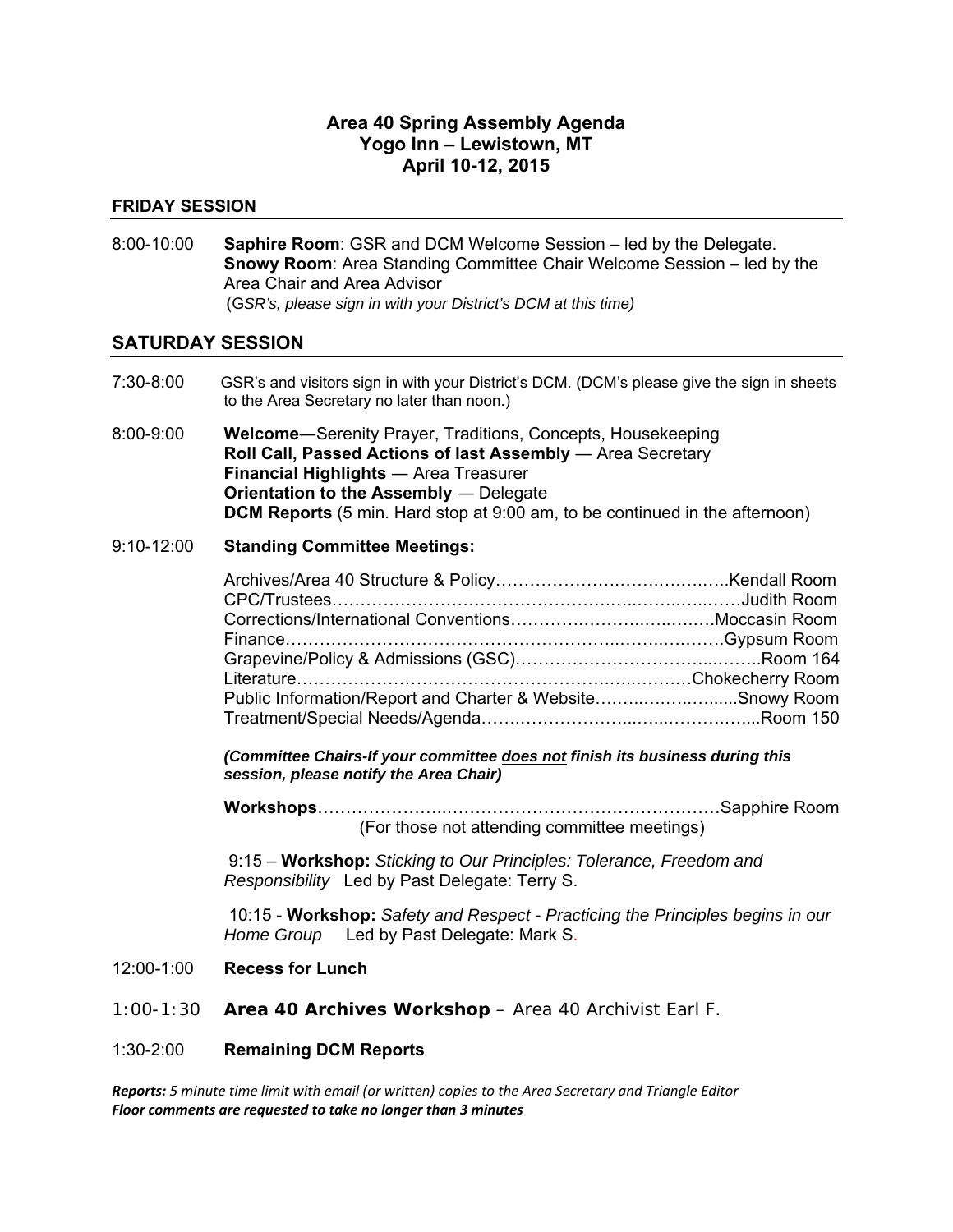#### 2:00-2:45 **Floor Assembly** ― **Committee Reports, Motions, and Discussion**

| Corrections/International Conventions-Regional ForumsJay T. |  |
|-------------------------------------------------------------|--|
|                                                             |  |
|                                                             |  |
|                                                             |  |
|                                                             |  |

2:45-3:00 **Coffee Break**

| $3:00 - 5:00$ | Floor Assembly - Committee Reports, Motions, and Discussion |
|---------------|-------------------------------------------------------------|
|---------------|-------------------------------------------------------------|

- 5:00-7:00 **Recess for Dinner**
- 7:00-8:45 **Floor Assembly** ― **Committee Reports, Motions, and Discussion**
- 8:45-9:00 **Coffee Break**
- 9:00-10:00 **GSR Breakout** ― Led by Past Delegate Terry S.

**DCM Breakout** ― Led by Past Delegate: Mark S.

#### **SUNDAY SESSION**

- 8:00-8:30 **Roundup Reports Intergroup Reports WCRAASC Report**
- 8:30-9:00 **Webmaster Election**
- 9:00-9:30 **Past Delegate Sharing** (15 minutes each)
- 9:30–10:45 **Delegate's Report**
- 10:00-10:15 **Coffee Break**
- 10:15-12:00 **Floor Assembly Committee Reports, Motions, and Discussion**  (followed by general sharing as time allows.)

# **Adjourn – Travel Safely**

**Fall Assembly – September 18-20, 2015 Remember to make your reservations before you leave.**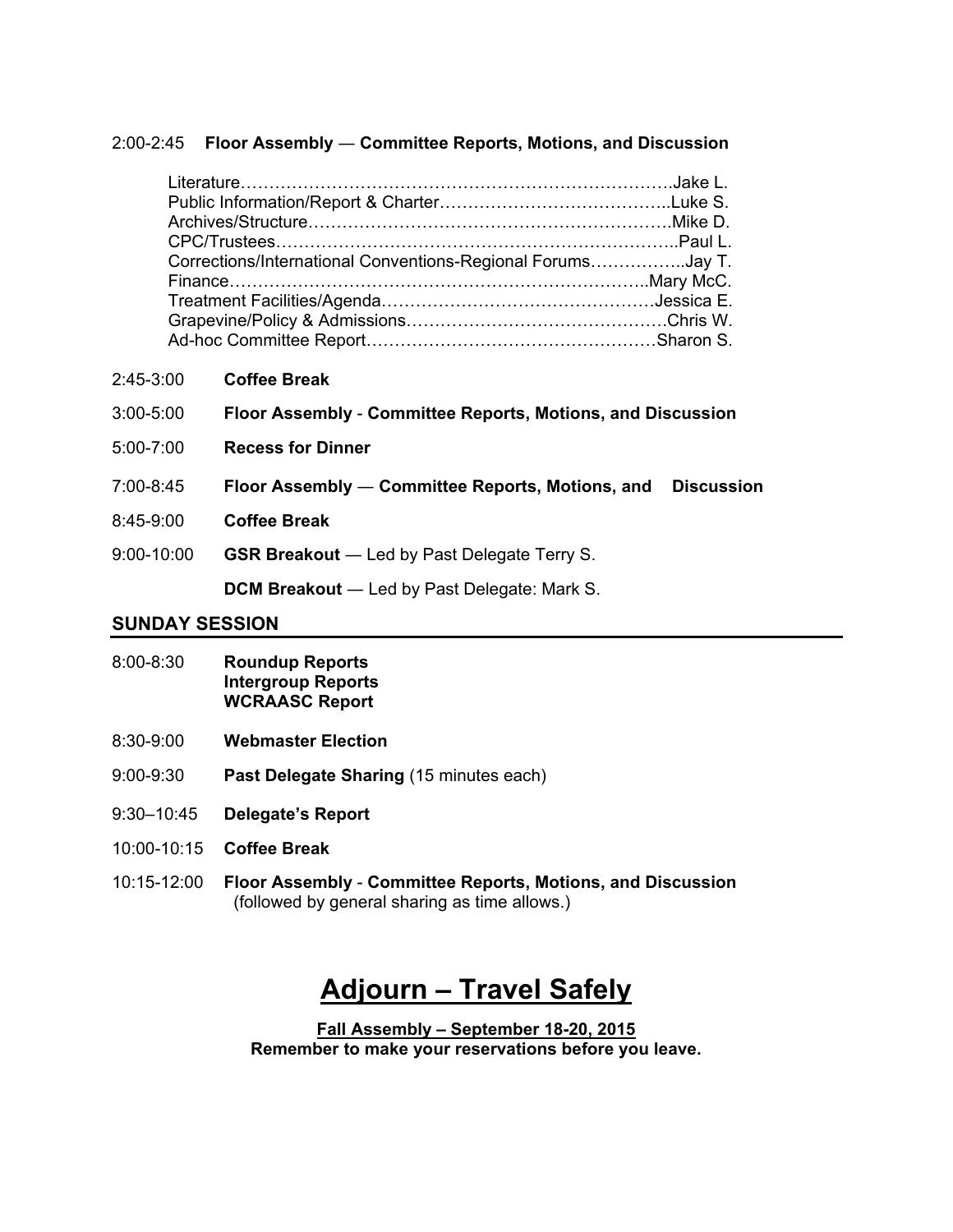*Smoking: The Yogo Inn is a non-smoking facility. Smoking areas have been established outside. Please limit your smoking to these designated areas, use the receptacles provided, and stay away from the doorways.* 

The following is a list of agenda items and the Area Committees they have been assigned to for review. All items come from the General Service Conference and will be fully addressed at the General Service Conference later this month. In addition, there are Agenda Items that pertain to Area 40.

The Committee Chairs should have received a list of agenda items with, in most instances, corresponding background information sometime in February. This information is then passed on to other members of those committees for research, review and discussion, in turn providing for a well-informed conscience/decision. If your Group has any comments, questions, and concerns, or would like copies of any background information, please contact the appropriate Area Committee Chair. Your DCM has the names, phone numbers and addresses of the Area Committee should you need them. The names, phone numbers, and email addresses of the Area Committee members are also in The Triangle (the Area newsletter) and on the Area's website www.aa-montana.org.

The General Service Conference items that were submitted to the committees for review will not come to the floor of the Assembly as recommendations (a motion passed and seconded) but will instead be addressed through discussion to ensure that our Delegate is provided with a sense of Area 40's informed group conscience and to help her in preparation for the upcoming General Service Conference.

Review Concepts I, II, III, X, XII and Tradition Two for a clearer understanding of the above process.

The following Committees/Committee agenda items are listed in order of presentation.

### **Ad hoc Committee – Sharon S**

A. Review the process and questions to be used for the Inventory at the 2015 Fall Assembly.

#### **Archives/Area 40 Structure & Policy – Mike D**

#### *Archives – Area 40*

- A. Review assembly report of the Area 40 Archives Chair
- B. Review Archivist Report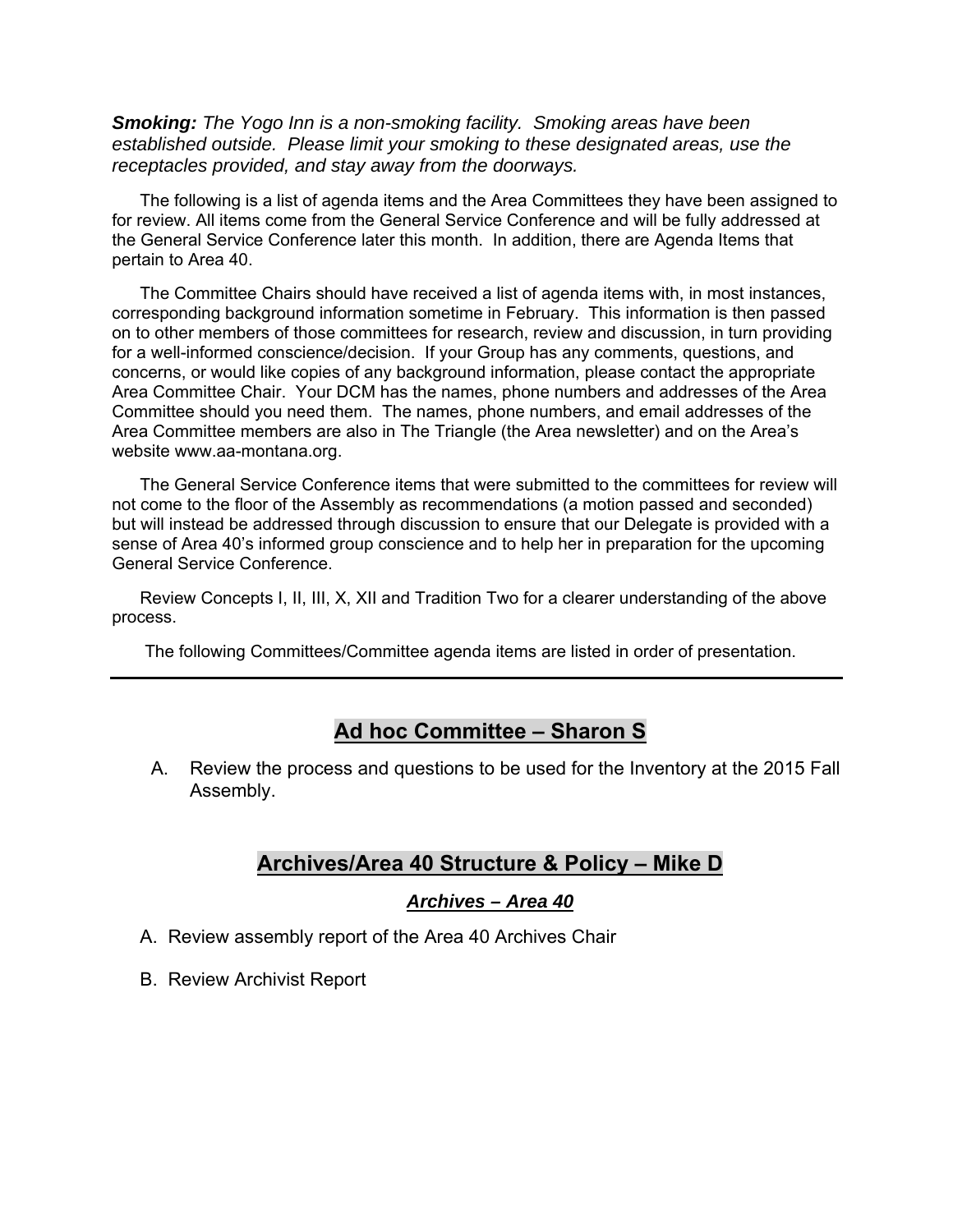### *Area 40 Structure & Policy*

- A. Consider the proposal to have as a standing agenda item for the Archives/Area 40 Structure & Policy Committee a process for the evaluation of the previous Area Assembly and the reporting of those results
- B. Consider the request for short and long term changes to the Area 40 Webmaster service position

### *Archives – GSC*

A. Review Archives Workbook.

# **Cooperation with the Professional Community/Trustees - Paul L**  *Cooperation with the Professional Community – Area 40*

A. Review assembly report of the Area 40 CPC Chair

### *Cooperation with the Professional Community – GSC*

A. Review contents of the C.P.C. Kit and Workbook

#### *Trustees*

- A. Review resumes of candidates for:
	- 1. Northeast Regional Trustee;
	- 2. Southwest Regional Trustee;
	- 3. Trustee-at-large Canada
- B. Review slates of trustees and officers of the General Service Board of Alcoholics Anonymous, Inc.
- C. Review slate of directors of A.A. World Services, Inc.
- D. Review slate of directors of A.A. Grapevine, Inc.
- E. Discuss the recommendation from the General Service Board to approve the Bylaws of the General Service Board of Alcoholics Anonymous, Inc., as amended, to comply with the New York State nonprofit law.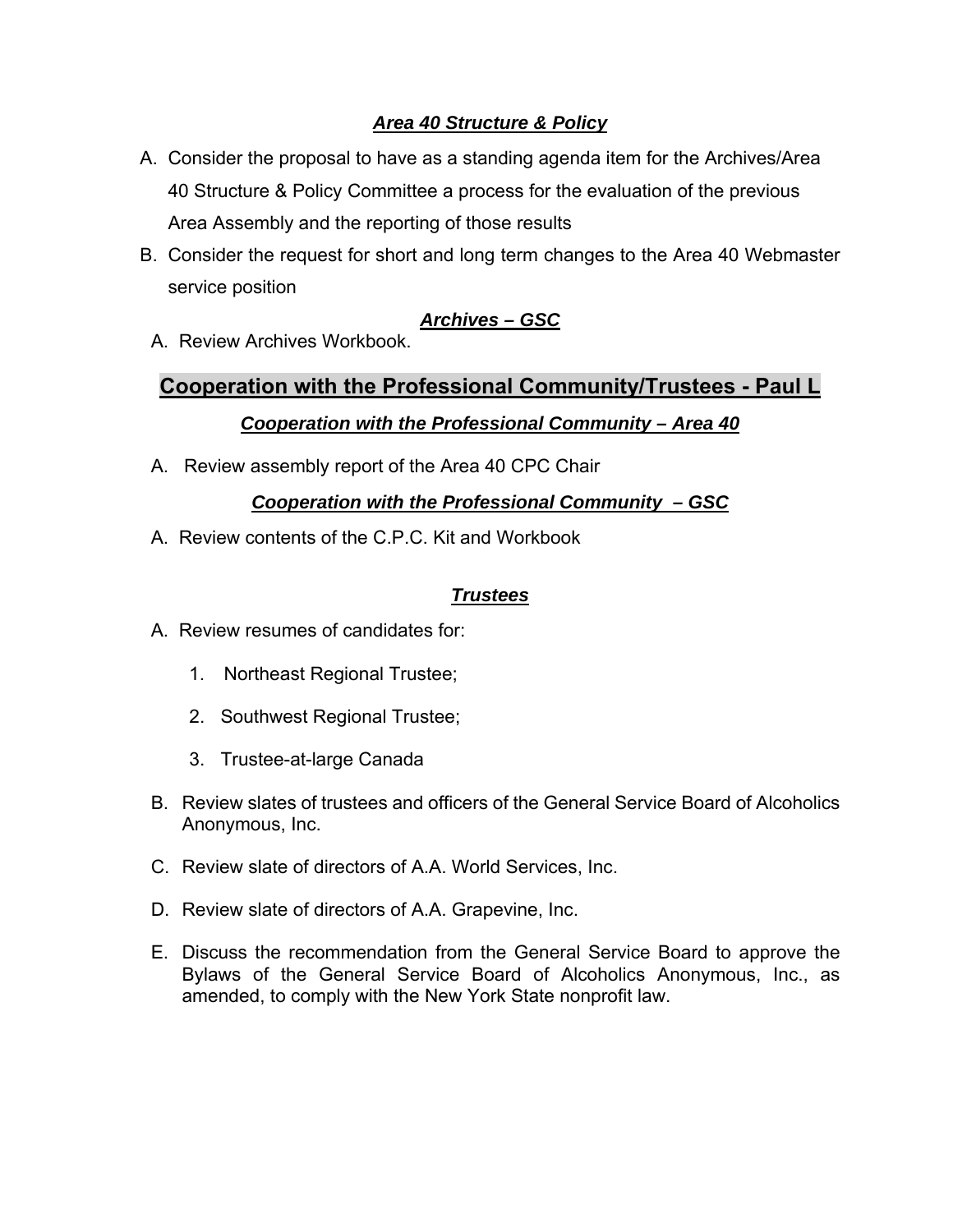# **Corrections/International Conventions Regional Forums – Jay T**

# *Corrections – Area 40*

A. Review assembly report of the Area 40 Corrections Chair

# *Corrections – GSC*

- A. Discuss the Corrections Correspondence Service (C.C.S.).
- B. Discuss ways to engage members in Corrections service.
- C. Review contents of Corrections Kit and Workbook.

### *International Conventions/Regional Forums*

- A. Discuss the upcoming 2015 International Convention.
- B. Discuss ways to encourage interest in Regional Forums and attract first-time attendees.

# **Finance – Mary M**

# *Finance – Area 40*

A. Review assembly report of the Area 40 Treasurer

# *Finance – GSC*

- A. Discuss a request to increase the maximum annual contribution that the General Service Board can receive from an A.A. member from \$3,000 to \$5,000.
- B. Review suggested area contribution for delegate expense for the Conference.
- C. Discuss material from A.A.W.S. Self-Support Committee.
- D. Discuss A.A.W.S. report on a plan regarding translation of Conference material.
- E. Review Self-Support Packet.

# **Grapevine/GSC Policy & Admissions – Chris W**

# *Grapevine – Area 40*

A. Review assembly report of the Area 40 Grapevine Chair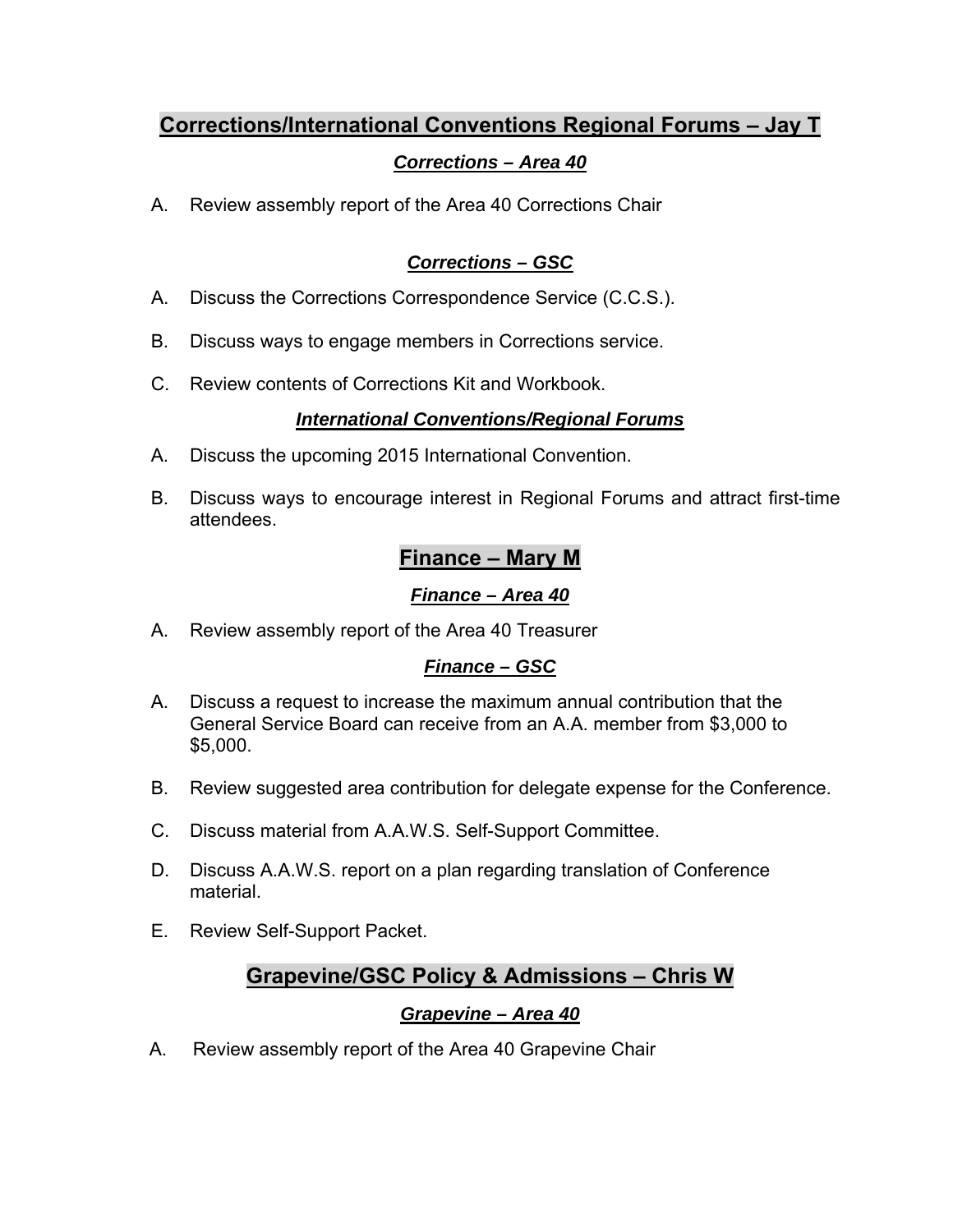#### *Grapevine – GSC*

- A. Review Audio Strategy status update.
- B. Review new business plan for La Viña.
- C. Review revised text of the pamphlet "A.A. Grapevine and La Viña: Our Meetings in Print."
- D. Discuss ways to increase organization-wide support for Grapevine and La Viña, such as:
	- 1. How to recognize and support the International Journals of Alcoholics Anonymous, Grapevine and La Viña, as fully integrated parts of A.A. and its service structure.
	- 2. How to provide concrete support for Grapevine and La Viña throughout the Fellowship and service structure, including the use and purchase of Grapevine and La Viña subscriptions, books and other items.
	- 3. How to put the many recommendations from the General Service Conference that encourage organization-wide support of the International Journals of Alcoholics Anonymous into practice Fellowship wide.
- E. Discuss ways to encourage A.A. members and groups to purchase Grapevine and La Viña Subscription Gift Certificates to give to their local service committees for distribution to help carry the message of A.A.
- F. Consider the list of suggested Grapevine book topics for 2016 or later.
- G. Review A.A. Grapevine Workbook.

#### *Policy & Admissions*

- A. Approve request for a representative from the General Service Board of the Czech Republic to attend the 65<sup>th</sup> General Service Conference as an observer.
- B. Review dates for the 2018 General Service Conference.
- C. Consider proposed revision to the policy regarding General Service Conference audio recordings.
- D. Consider request that a recording of the A.A. meeting at the opening dinner of the General Service Conference be provided to each member of the General Service Conference.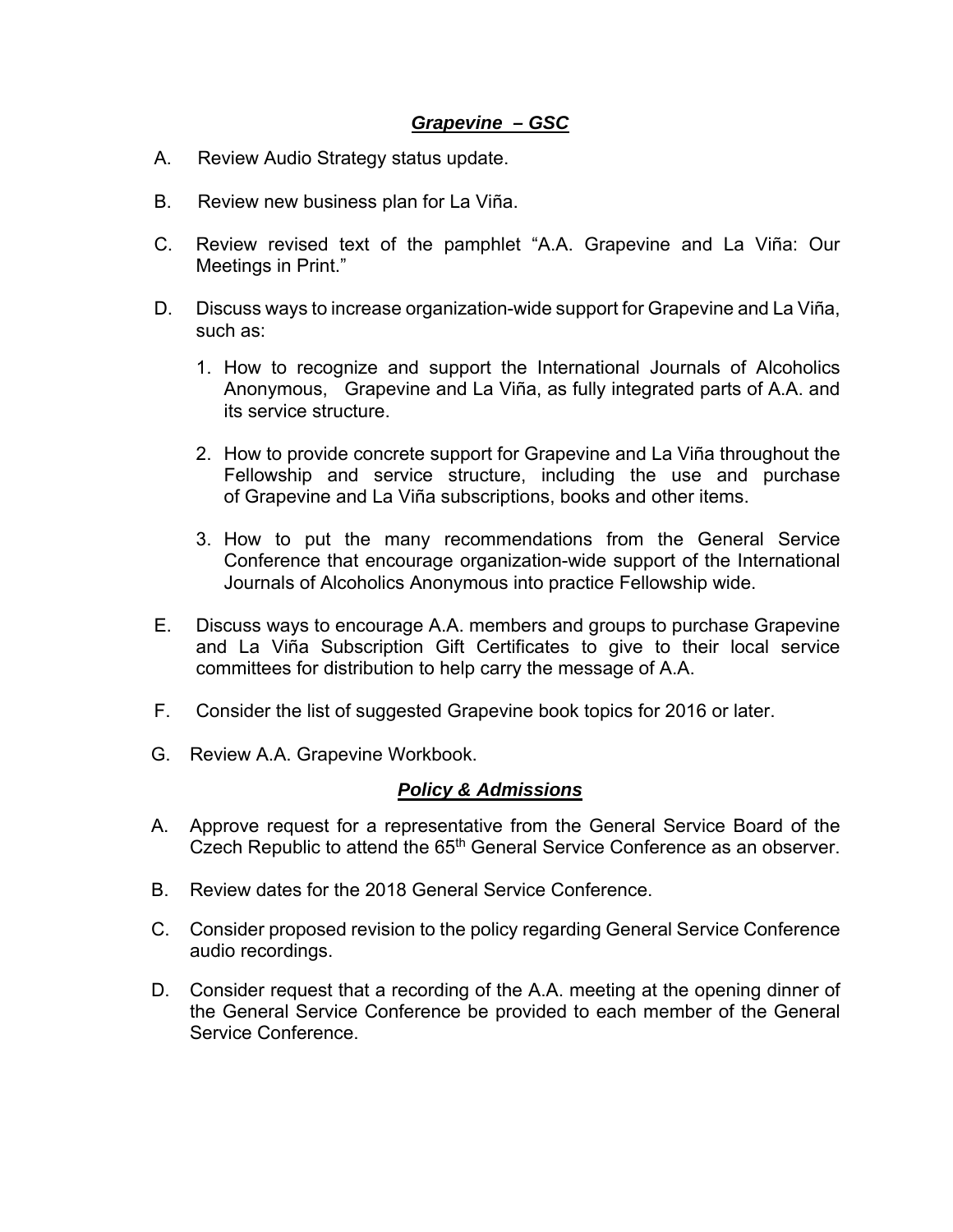# **Literature – Jake L**

### *Literature – Area 40*

A. Review assembly report of the Area 40 Literature Chair

### *Literature – GSC*

- A. Consider the revised draft pamphlet "Inside A.A.: Understanding the Fellowship and Its Service Agencies" with the new title "Inside A.A.: Understanding the Fellowship and Its Services."
- B. Consider the revised draft pamphlet "Your A.A. General Service Office."
- C. Consider updating the pamphlet "A.A. and the Gay/Lesbian Alcoholic."
- D. Consider developing literature for the alcoholic with mental health issues.
- E. Consider producing a book combining *Twelve Steps and Twelve Traditions* with the *Twelve Concepts for World Service.*
- F. Consider updating the pamphlet "A.A. for the Woman."
- G. Review the full text of "The A.A.W.S., Inc. Policy on Publication of Literature."

# **Public Information/Report & Charter – Luke S**

### *Public Information – Area 40*

- A. Review assembly report of the Area 40 Public Information Chair
- B. Review assembly report of the Area 40 Webmaster.
- C. Review assembly report of the Area 40 Triangle Chair
- D. Consider the request to give BTG Coordinators generic email addresses on the website hosting service

### *Public Information – GSC*

- A. Review 2014 annual report from the trustees' Public Information Committee regarding G.S.O.'s A.A. website.
- B. Review Public Information Comprehensive Media Plan
	- 1. Consider suggestion that the trustees' Public Information Committee explore the use of specific social media platforms and social networking platforms as potential channels for sharing information about Alcoholics Anonymous.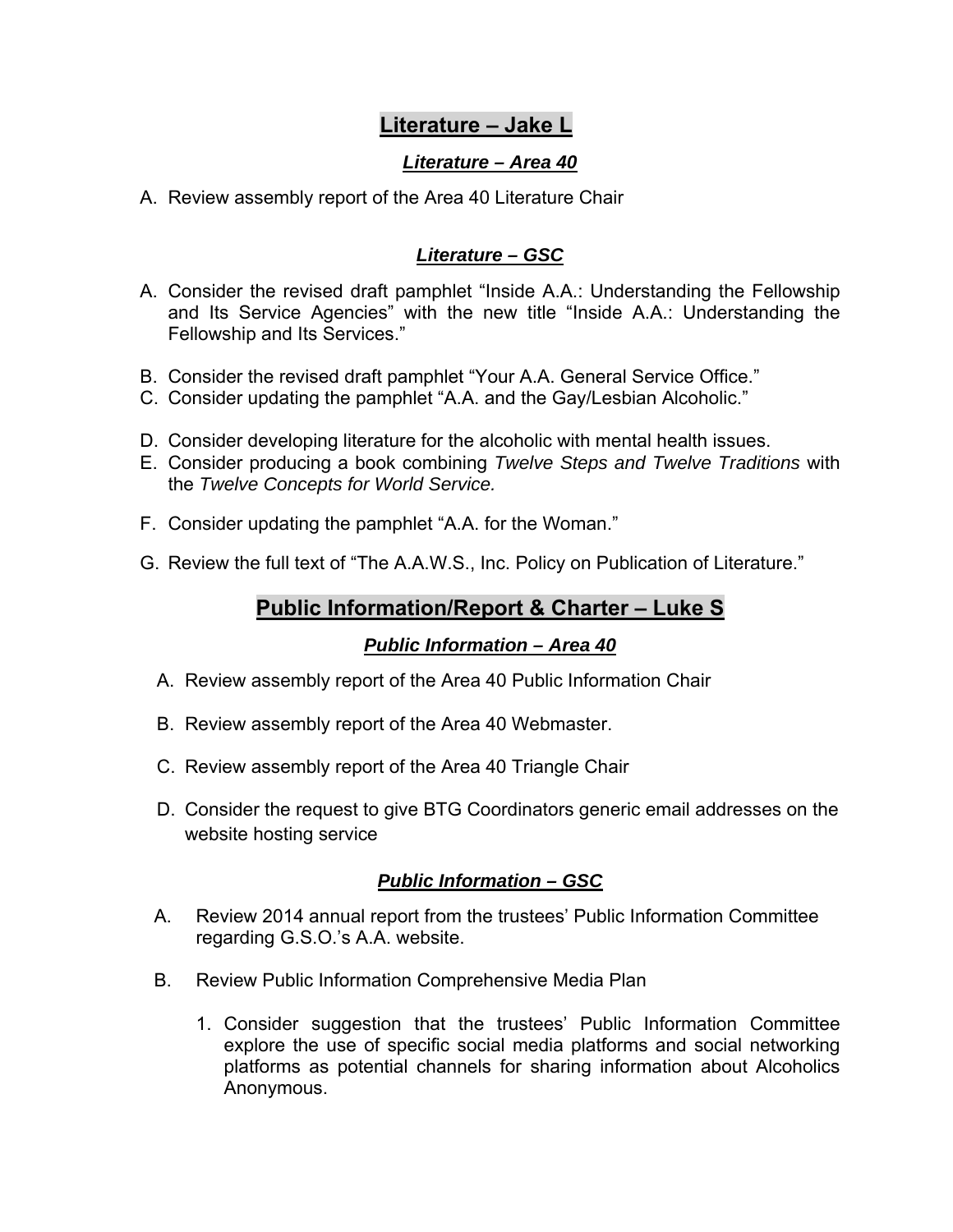- 2. Discuss how to increase A.A. member participation in local public information work.
- 3. Consider exploring a project for anonymity videos produced by A.A. members for A A. members.
- C. Public Service Announcements (P.S.A.s)
	- 1. Consider approving the proposed video P.S.A., "Doors."
	- 2. Consider centralized distribution, tracking and evaluation of the proposed video P.S.A., "Doors," at a cost not to exceed \$40,000, in addition to the work of local public information committees.
	- 3. Review current video P.S.A.s for relevance and usefulness.
	- 4. Consider production of new video P.S.A.s.
- D. Review the final draft of the pamphlet "Alcoholics Anonymous 2014 Membership Survey."
- E. Discuss a brief video on anonymity produced to accompany the annual Anonymity Letter to Media.
- F. Review contents of P.I. Kit and Workbook.

#### *Report and Charter GSC*

- *A. The A.A. Service Manual, 2015-2016 Edition:* 
	- 1. Review list of editorial updates.
	- 2. Review revisions from A.A.W.S. Board.
	- 3. Review revisions from A.A. Grapevine Board.
	- 4. Review revisions from General Service Board of Alcoholics Anonymous.
	- 5. Consider request to update *The A.A. Service Manual* to better reflect how the General Service Office's database is utilized for reporting and sharing group information.
	- 6. Consider request to add text regarding reactivating districts or groups to the section "Stimulating Interest in General Service" on page S23.
	- 7. Consider draft text for a new section on "Regional Forums" to be added to Chapter 9 (The General Service Board) on page S71 before the "World Service Meeting" section.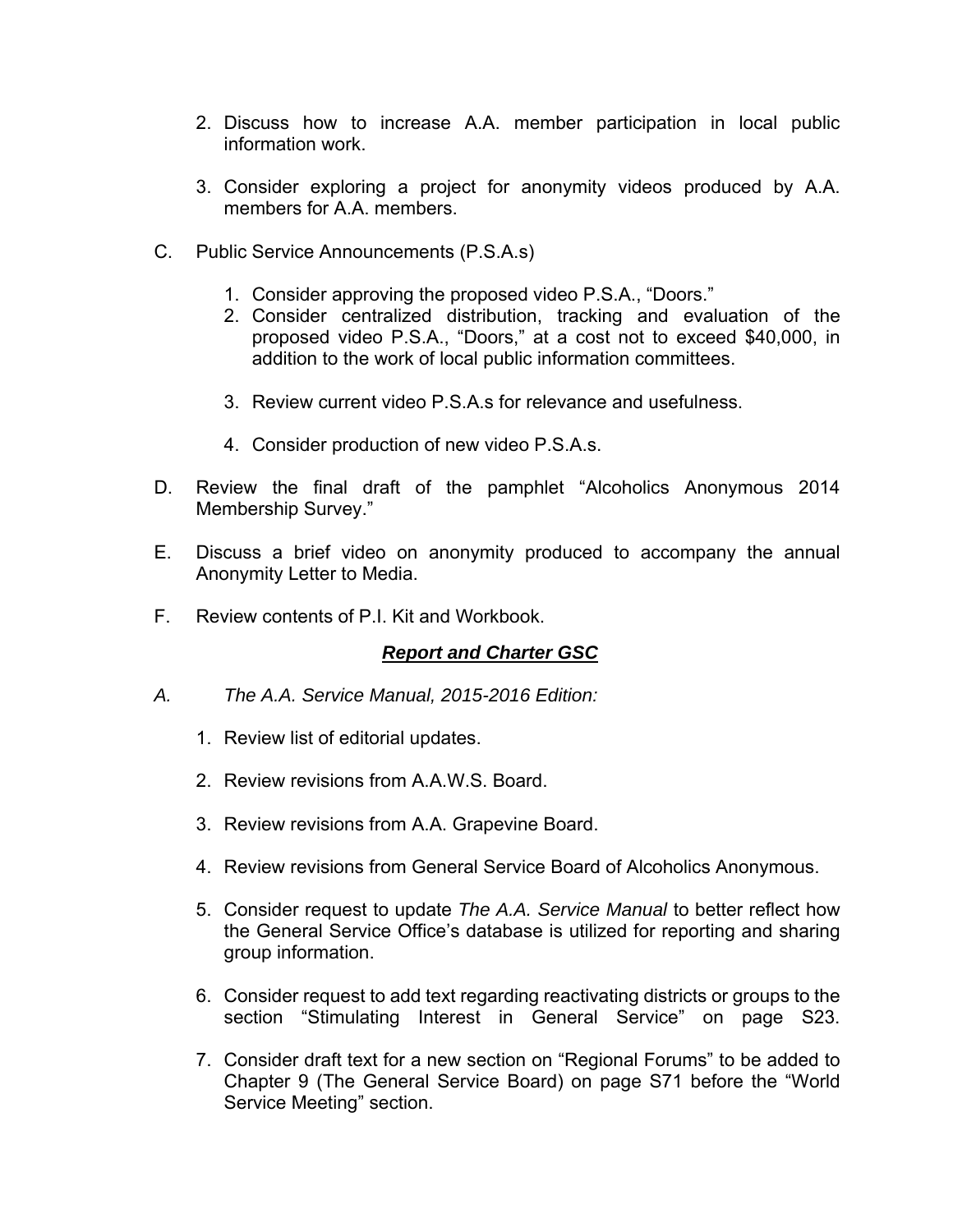- 8. Consider request to include a chart in the section "Working with Local Intergroups and Central Offices" on pages S41-S42.
- B. Reconsider 1990 Conference Advisory Action regarding the table of contents for *Twelve Concepts for World Service*.
- C. Discuss the A.A. Directories:
	- Review report from A.A.W.S. Board on alternatives to A.A. Regional Directories (Canadian, Eastern U.S. and Western U.S.).
- D. Discuss the General Service Conference *Final Report.*

# **Treatment/Special Needs-Accessibilities/Agenda – Jessica E**

#### *Treatment/Special Needs-Accessibilities – Area 40*

A. Review assembly report of the Area 40 Treatment Chair

### *Treatment/Special Needs-Accessibilities – GSC*

- A. Review contents of Treatment Committee Kit and Workbook.
- B. Review contents of Special Needs/Accessibilities Kit and Workbook.

### *Agenda*

- A. Review suggestions for the theme of the 2016 General Service Conference.
- B. Review presentation/discussion topic ideas for the 2016 General Service Conference.
- C. Discuss workshop topic ideas for the 2016 General Service Conference.
- D. Review the General Service Conference Evaluation Form.
- E. Discuss report on the Conference Agenda Process from the trustees' Committee on the General Service Conference.
- F. Discuss adding review of the Conference week schedule (Conference Agenda) to the standing items on the committee agenda.

# **Fall Assembly – September 18-20, 2015**